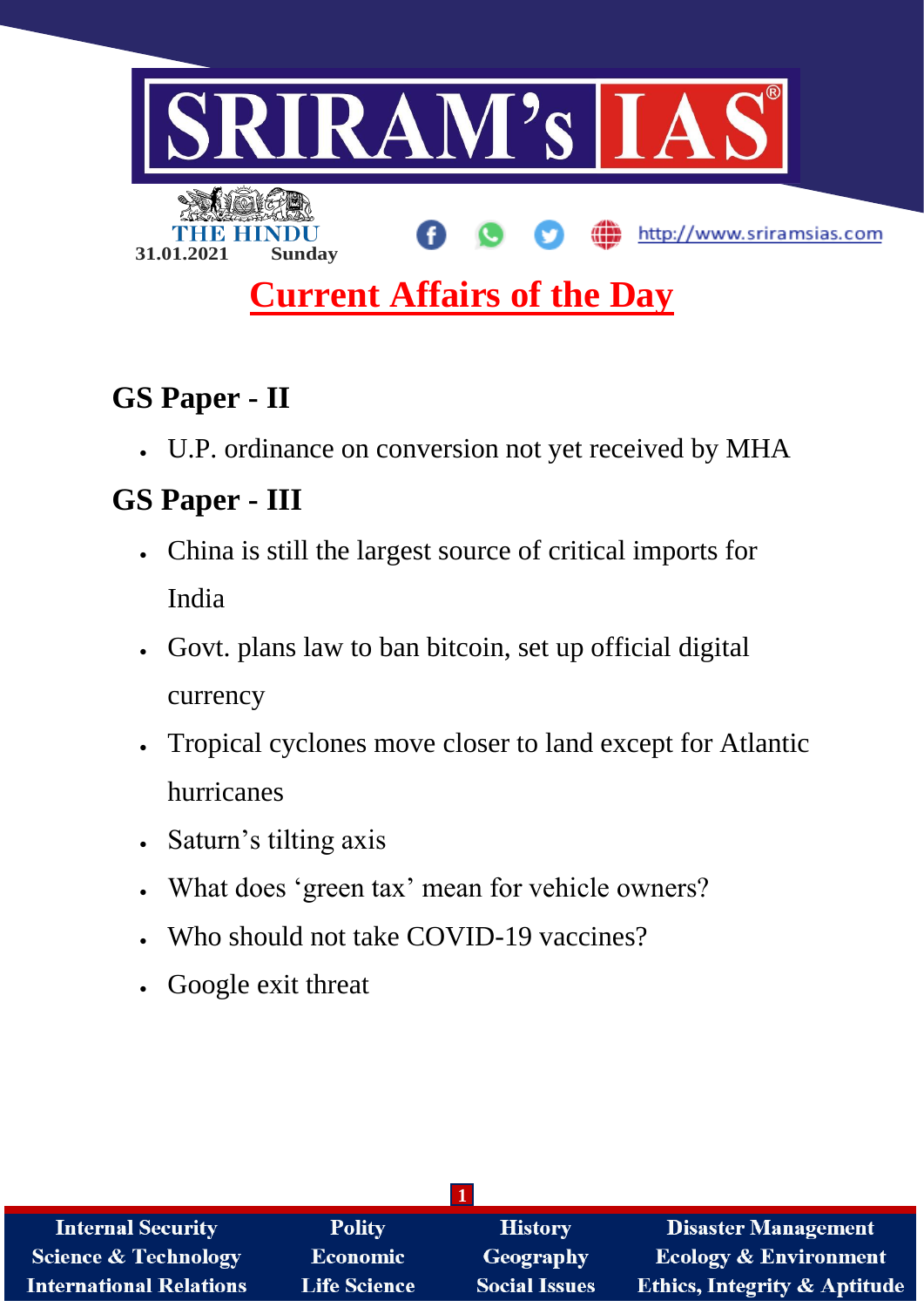

#### **U.P. ordinance on conversion not yet received by MHA**

The ordinance on unlawful religious conversions, promulgated by the Uttar Pradesh government last year, has not been sent to the Centre for examination, according to a reply from the Union Home Ministry to a query under the Right to Information Act (RTI).

#### **Highlights:**

- 1. The Ministry of Home Affairs (MHA) examines bills passed by States that are repugnant to Central laws before they get the President's assent to become a law.
- 2. Similar legislation passed by the Rajasthan Assembly in 2008 under the then BJP government is still pending with the MHA. The UP conversion Law is yet to receive the President's nod as the MHA found that it deviated from national policy and sought clarification from the State.
- 3. The MHA sends State bills for inter-ministerial consultation before they get the President's nod, only in the following circumstances when it has repugnancy with Central laws, deviates from national or central policy and when it can be challenged for legal and constitutional validity.

# Due process

• Home Ministry examines the Bills passed by the States that are repugnant to Central laws before they get the President's assent

• Not all State legislation are sent for the President's assent. Only those repugnant to Central laws. deviating from National or Central policy, or which can be challenged for legal and constitutional validity are sent

• Article 213 of the **Constitution, under which** the U.P. Ordinance was promulgated, says that the Governor shall not. without instructions from the President, promulgate any such Ordinance if a Bill would have "required the previous sanction of the **President" for introduction** in the State Legislature

### **China is still the largest source of critical imports for India Key supplier and Sentiment of overdependence:**

1. India's pharmaceuticals and electronics sectors are hugely dependent on China. China still remains the largest source of critical imports for India, from mobile phone components to pharmaceutical ingredients, and India is working on a multi-pronged strategy to reduce this reliance, which is a bigger concern than the imbalance in trade.

| <b>Internal Security</b>       | <b>Polity</b>       | <b>History</b>       | <b>Disaster Management</b>              |
|--------------------------------|---------------------|----------------------|-----------------------------------------|
| Science & Technology           | <b>Economic</b>     | Geography            | <b>Ecology &amp; Environment</b>        |
| <b>International Relations</b> | <b>Life Science</b> | <b>Social Issues</b> | <b>Ethics, Integrity &amp; Aptitude</b> |
|                                |                     |                      |                                         |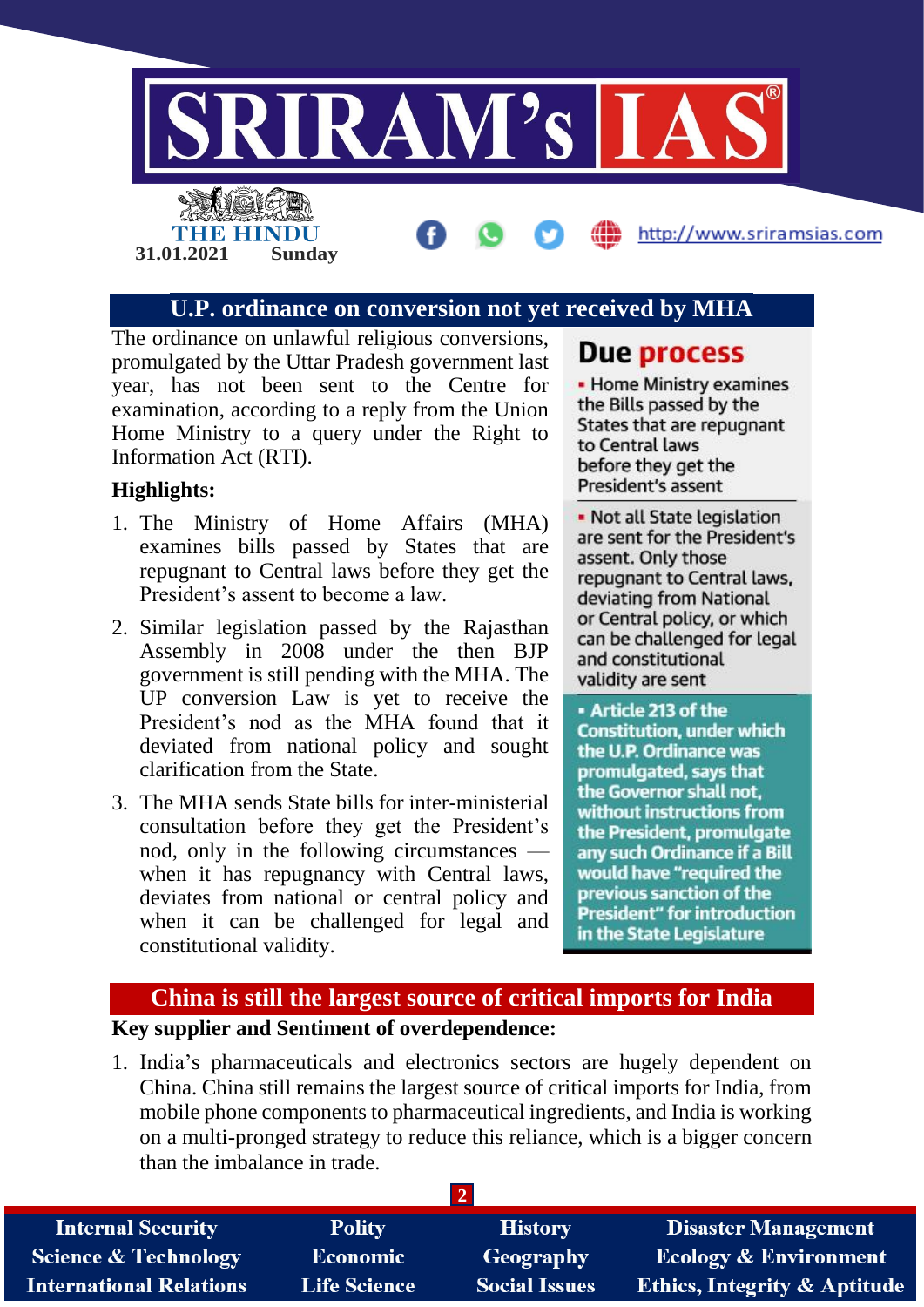

- 2. The trade deficit is not in dollars, it is in overdependence, that is a sentiment which raises concern.
- 3. India was working on a multi-pronged strategy to reduce this dependence, ranging from the Production Linked Incentive (PLI) scheme to boost domestic manufacturing, a global effort involving India's foreign missions to find alternatives to China, and the use of free trade agreements (FTAs) with other trading partners.

# **Govt. plans law to ban bitcoin, set up official digital currency**

India plans to introduce a law to ban private cryptocurrencies such as bitcoin and put in place a framework for an official digital currency to be issued by the central bank, according to a legislative agenda listed by the government.

#### **Highlights:**

- 1. The law will create a facilitative framework for the creation of the official digital currency to be issued by the Reserve Bank of India (RBI).
- 2. The legislation seeks to prohibit all private cryptocurrencies in India, however, it allows for certain exceptions to promote the underlying technology of cryptocurrency and its uses.
- 3. In mid-2019, a government panel recommended banning all private cryptocurrencies, with a jail term of up to 10 years and heavy fines for anyone dealing in digital currencies.
- 4. The panel had, however, asked the government to consider the introduction of an official government-backed digital currency, to function like banknotes, through the RBI.
- 5. The central bank had in April 2018 ordered financial institutions to break off all ties with individuals or businesses dealing in virtual currencies such as bitcoin within three months.
- 6. However, in March 2020, the Supreme Court allowed banks to handle cryptocurrency transactions from exchanges and traders, overturning a ban that had dealt the thriving industry a blow.

| <b>Internal Security</b>        | <b>Polity</b>       | <b>History</b>       | <b>Disaster Management</b>              |  |
|---------------------------------|---------------------|----------------------|-----------------------------------------|--|
| <b>Science &amp; Technology</b> | <b>Economic</b>     | Geography            | <b>Ecology &amp; Environment</b>        |  |
| <b>International Relations</b>  | <b>Life Science</b> | <b>Social Issues</b> | <b>Ethics, Integrity &amp; Aptitude</b> |  |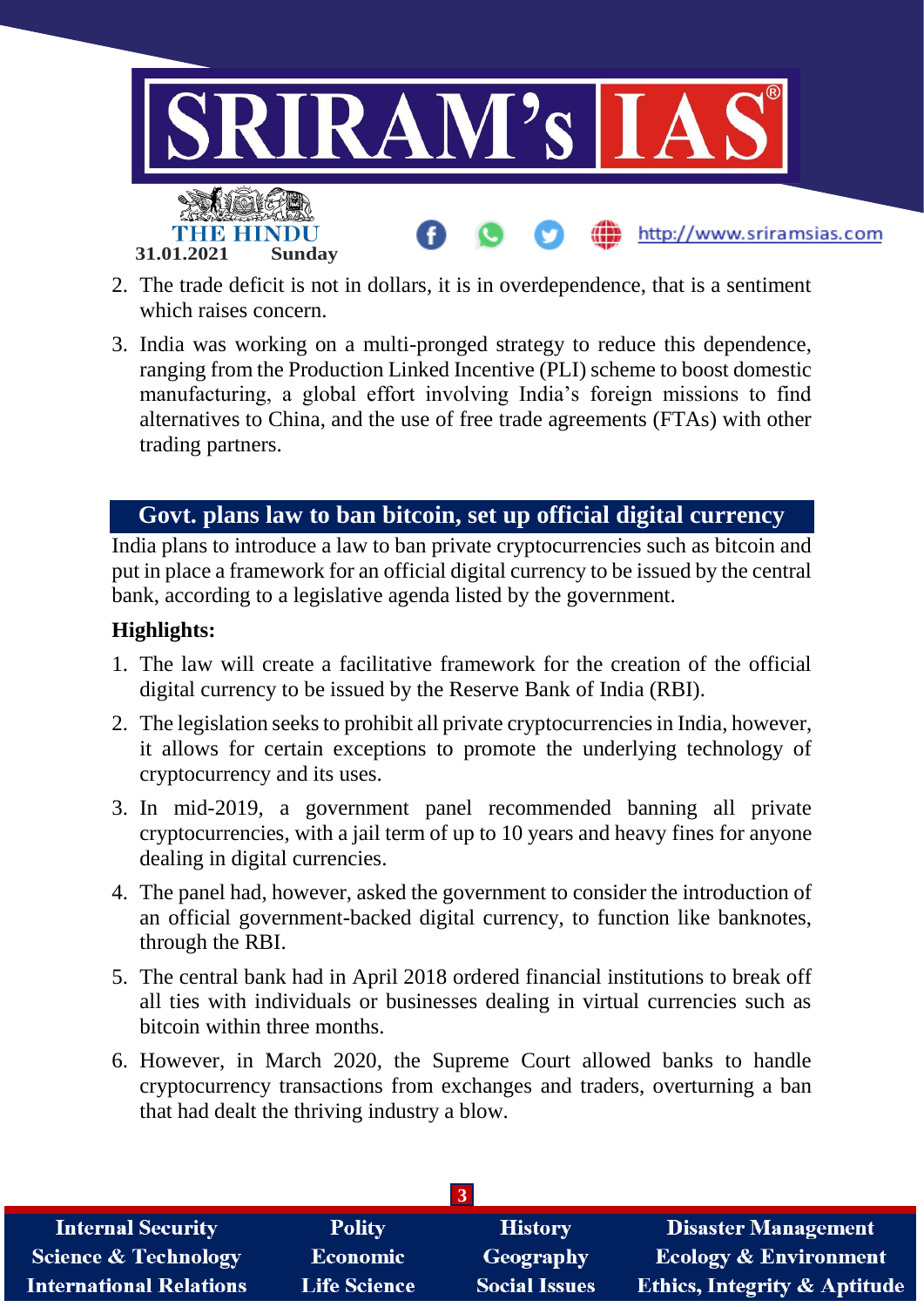

- 1. Tropical cyclones across the globe, except Atlantic hurricanes, are moving closer to land in recent decades, a new study found.
- 2. Tropical cyclones generally have been moving westward by about 30 kilometres per decade since 1982, putting them closer to land and making them more dangerous, a study published in Science said. Each decade since the 1980s, an additional two cyclones have come within 200 kilometres of land, the study said
- 3. Past studies have found that the most intense storms are getting stronger and storms, in general, are getting wetter, shifting poleward, moving slower and are keeping their power long after hitting land.
- 4. Storms generally move east to west because of trade winds in the tropics, so a greater westward shift usually puts them closer to where the land is. It could be only partly explained by some natural long-term climate cycles.

# **Saturn's tilting axis**

The current tilt of Saturn's rotation axis is caused by the migration of its satellites, and especially by that of its largest moon, Titan.

### **Highlights:**

Recent observations have shown that Titan and the other moons are gradually moving away from Saturn much faster than astronomers had previously estimated. By incorporating this into their calculations, the researchers concluded that this process affects the inclination of Saturn's rotation axis: as its satellites move further away, the planet tilts more and more.

# **What does 'green tax' mean for vehicle owners?**

# **The story so far:**

1. Government has approved a 'green tax' on vehicles of specified vintage, as a means of dissuading people from using polluting vehicles. State governments must now comment on the proposal. The policy is scheduled to come into force on April 1, 2022.

| <b>Internal Security</b>        | <b>Polity</b>       | <b>History</b>       | <b>Disaster Management</b>              |
|---------------------------------|---------------------|----------------------|-----------------------------------------|
| <b>Science &amp; Technology</b> | <b>Economic</b>     | Geography            | <b>Ecology &amp; Environment</b>        |
| <b>International Relations</b>  | <b>Life Science</b> | <b>Social Issues</b> | <b>Ethics, Integrity &amp; Aptitude</b> |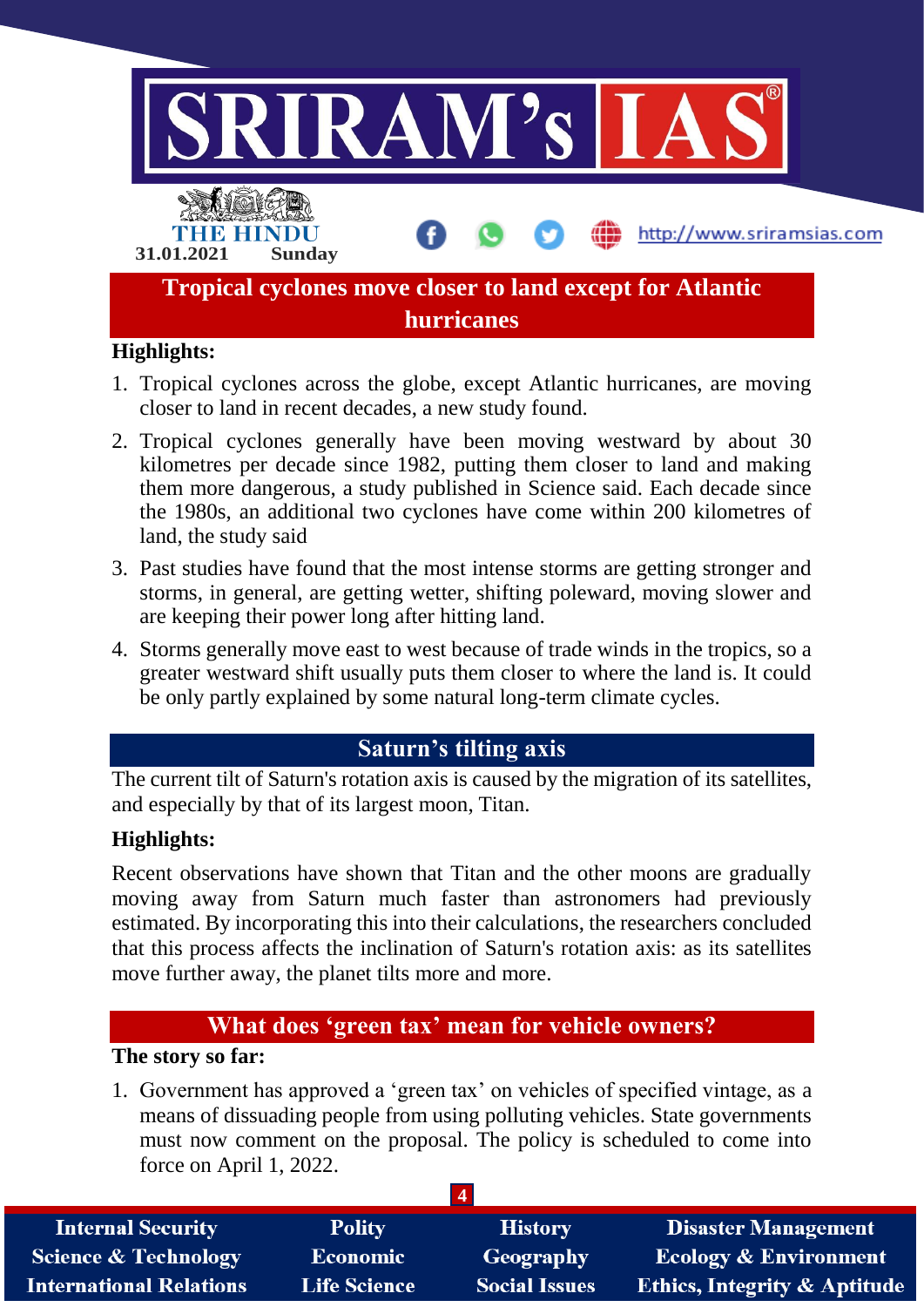

- 2. Among the major features of the measure is a 10%-25% additional green tax on the road tax payable by commercial transport vehicles that are older than eight years at the time of fitness certification renewal, and for personal vehicles after 15 years.
- 3. The policy provides exemptions for tractors, harvesters and tillers used in farms, hybrid, electric, ethanol, liquefied petroleum gas (LPG) and compressed natural gas (CNG)-powered vehicles, and a lower green tax for public transport vehicles such as buses.
- 4. Conversely, a higher additional 50% of road tax is proposed for vehicles in highly polluted cities, as well as a differential tax based on fuel and vehicle type, such as diesel.
- 5. Vehicles of government departments and public sector units that are older than 15 years are to be deregistered and scrapped. Green tax funds are to be kept in a separate account to help States measure pollution and tackle it.

#### **Old vehicles scrappage benefits**

- 1. It will give a boost to the automobile industry and related businesses by stimulating demand, and lead to a recovery of steel, aluminium, plastic and so on for recycling, on the other promoting circular economy.
- 2. Newer vehicles conforming to stricter emissions and fuel efficiency standards are more environment-friendly and have modern safety features.
- 3. The benefits from vehicle replacements can be gauged from Transport Ministry data: commercial vehicles making up 5% of the vehicle fleet but contribute an estimated 65-70% of total vehicular pollution.

### **The Corporate Average Fuel Economy (CAFE)**

In 2016, India notified the Corporate Average Fuel Economy (CAFE) Standard for passenger vehicles to boost efficiency. CAFE also regulates CO2 emissions, while other pollutants such as carbon monoxide, oxides of nitrogen and sulphur are covered by Bharat Stage fuel standards.

### **Global Best Practices**

1. Globally, accelerated vehicle replacement schemes have been used in several countries. The most notable were those in Europe, besides the high-profile, \$3 billion "Cash for Clunkers" or CARS (or Car Allowance Rebate System) programme in the U.S. after the 2008 recession.

| <b>Internal Security</b>        | <b>Polity</b>       | <b>History</b>       | <b>Disaster Management</b>              |
|---------------------------------|---------------------|----------------------|-----------------------------------------|
| <b>Science &amp; Technology</b> | <b>Economic</b>     | <b>Geography</b>     | <b>Ecology &amp; Environment</b>        |
| <b>International Relations</b>  | <b>Life Science</b> | <b>Social Issues</b> | <b>Ethics, Integrity &amp; Aptitude</b> |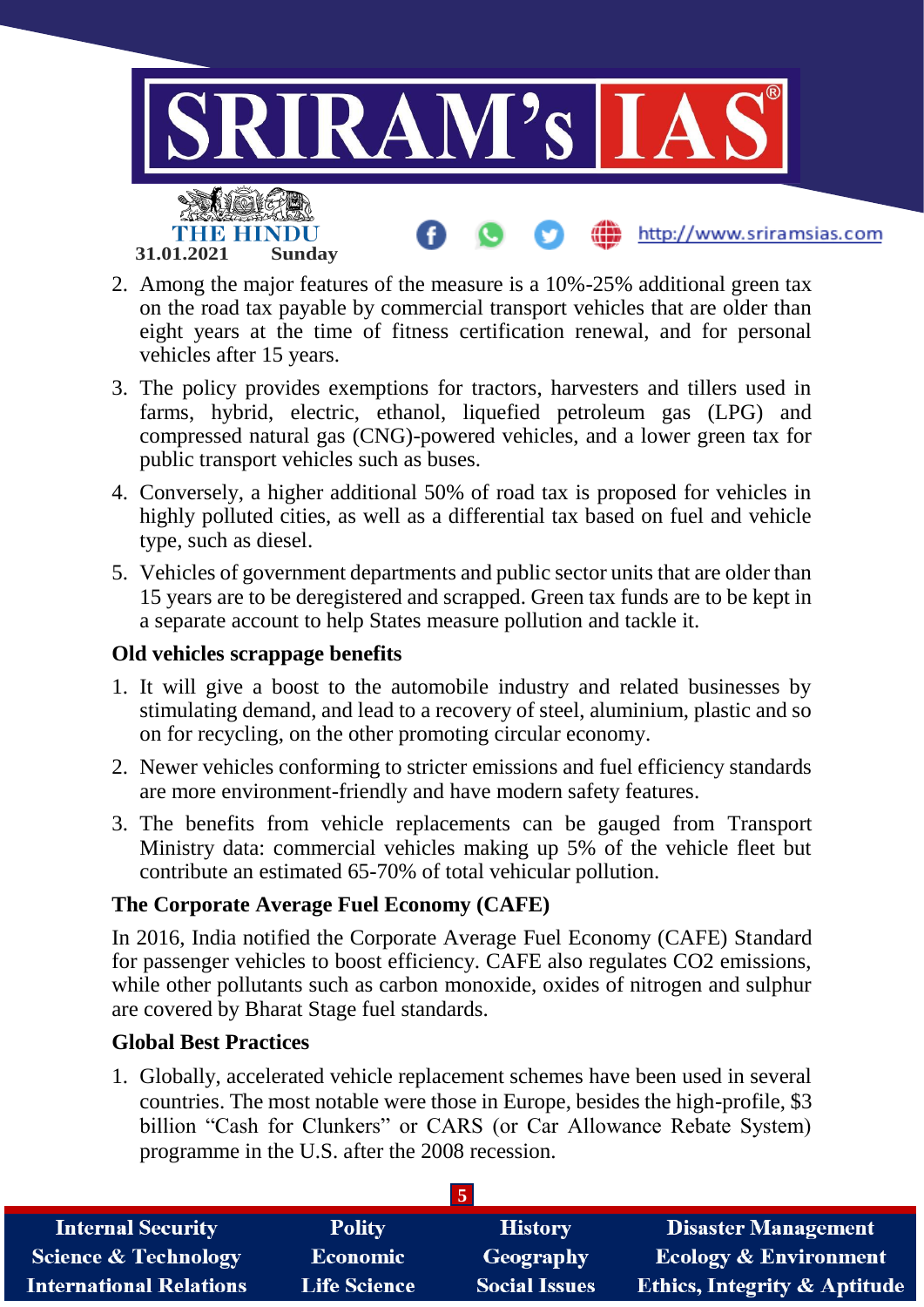

2. The official evaluation of the U.S. scheme was that it led to an average mileage efficiency increase of 58%, and upgraded vehicles generally were high on environmental benefits such as lower air pollution.

#### **Policy Analysis**

- 1. For a clean-up, commercial transport vehicles are of highest concern: on fuel efficiency, emissions and safety.
- 2. The Centre could offer a green new deal with financing options such as loans and grants to smaller operators to scrap their junk vehicles while escalating the green tax annually to achieve the nudge effect.
- 3. Small operators such as autorickshaws could be offered low-interest loans, particularly to move to electric vehicles.
- 4. A second stimulus to bus companies could help green the fleet and cut pollution.

## **Who should not take COVID-19 vaccines?**

**The story so far:** On January 14, two days before India began the massive inoculation drive for COVID-19, the Health Ministry released a note on precautions and contradictions for the vaccines cleared so far, Covishield and Covaxin.

#### **Precautions:**

- 1. Both India-made vaccines had emergency use approval and one of the points the circular clarified is that shots are to be given only to those 18 years and above. The Health Ministry note said there should ideally be a gap of at least 14 days between a COVID-19 vaccine shot and other vaccines.
- 2. It said it was not permitted to interchange the COVID-19 vaccines: under the two-dose regime, the second dose should be of the same vaccine which was administered the first time around.
- 3. Further, the vaccines should be administered with caution in persons with a history of any bleeding or coagulation disorder (clotting factor deficiency, coagulopathy or platelet disorder).

| <b>Internal Security</b>        | <b>Polity</b>       | <b>History</b>       | <b>Disaster Management</b>              |  |
|---------------------------------|---------------------|----------------------|-----------------------------------------|--|
| <b>Science &amp; Technology</b> | <b>Economic</b>     | Geography            | <b>Ecology &amp; Environment</b>        |  |
| <b>International Relations</b>  | <b>Life Science</b> | <b>Social Issues</b> | <b>Ethics, Integrity &amp; Aptitude</b> |  |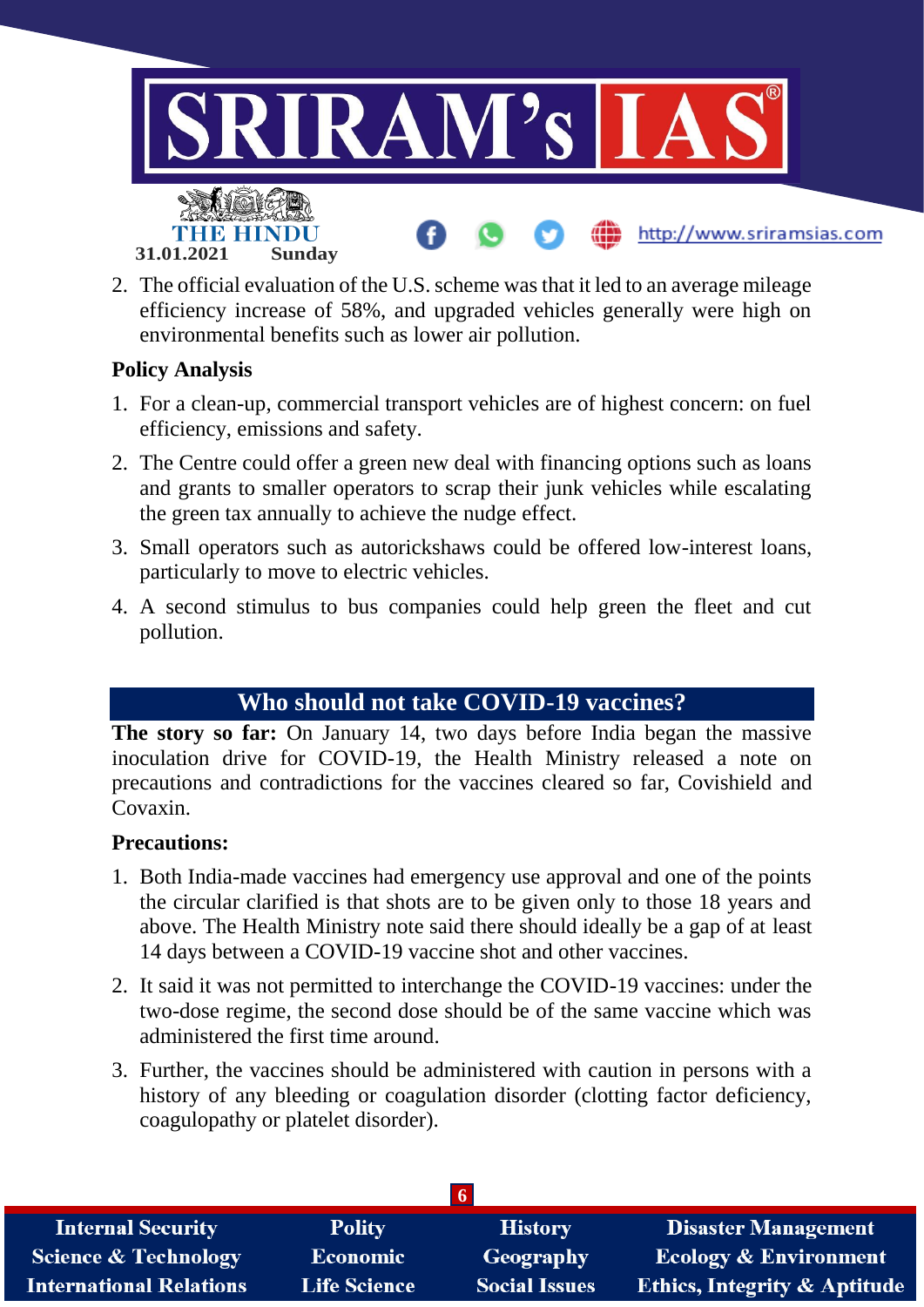

- 4. The Health Ministry press conference said the vaccine is safe for people on blood thinners as both the manufacturers of the vaccines had approached the Drugs Controller General of India (DCGI) for revision of this contraindication on their fact sheets.
- 5. Blood thinners are of two categories antiplatelets and anticoagulants. For those on antiplatelets like aspirin, the vaccine causes no problem but with those on anti-coagulants in these patients, the tendency to bleed is much higher. This is also a relative contraindication and the anticoagulant can be stopped a day or two before administering the vaccine.
- 6. The Health Ministry advisory says pregnant and lactating women should not be given either vaccine for now. Pregnant and lactating women have not been part of any COVID-19 vaccine trial so far, it said.
- 7. People who have an allergic reaction to the first dose of the vaccine, immediate or delayed, should not take the second dose. For those who develop an allergy or other symptoms, the second dose can be taken in four to eight weeks after recovery.
- 8. This includes persons with active symptoms with SARS-CoV-2 infection and other acutely unwell. Also, SARS-CoV-2 patients who have been given the anti-SARS-CoV-2 monoclonal antibodies or convalescent plasma have been advised to defer.
- 9. For acutely ill or hospitalised patients due to any illness, vaccination can be deferred for four to eight weeks after recovery.

# **Google exit threat**

#### **The Story So Far**

- 1. Australia is working on a law that seeks to make Internet platforms Google and Facebook pay news media companies for displaying their content as well as linking to their content.
- 2. Facebook said such a law could force it to block Australian news content on its feed and Google said it will shut down its search engine there if the law becomes a reality.

| <b>Internal Security</b>       | <b>Polity</b>       | <b>History</b>       | <b>Disaster Management</b>              |  |
|--------------------------------|---------------------|----------------------|-----------------------------------------|--|
| Science & Technology           | <b>Economic</b>     | Geography            | <b>Ecology &amp; Environment</b>        |  |
| <b>International Relations</b> | <b>Life Science</b> | <b>Social Issues</b> | <b>Ethics, Integrity &amp; Aptitude</b> |  |